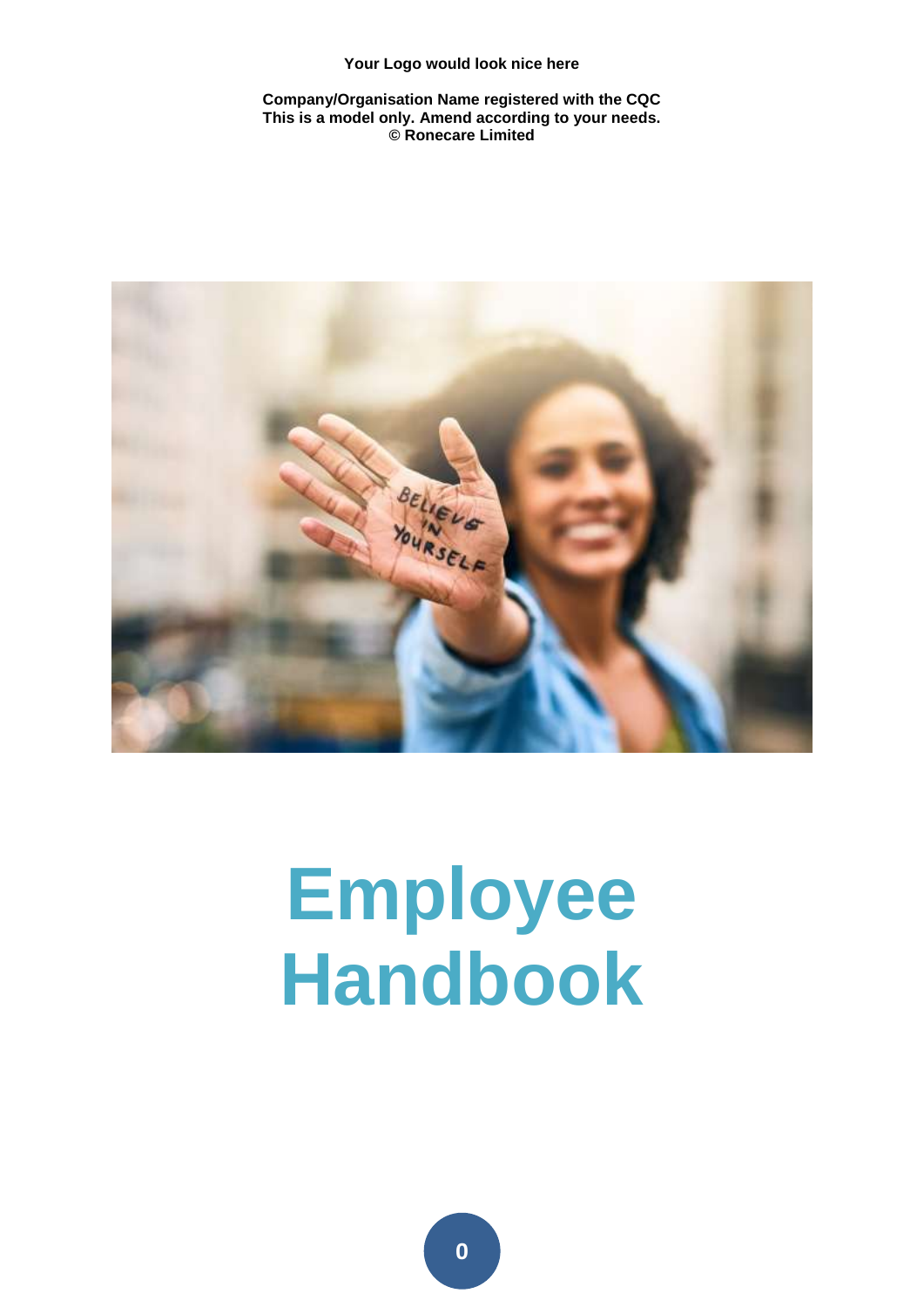#### **Company/Organisation Name registered with the CQC This is a model only. Amend according to your needs. © Ronecare Limited**

#### **Contents**

|  | l |
|--|---|
|--|---|

|                                   | Message from the Managing Director and Mission<br><b>Statement</b><br>About the Company and our Business Ethics                                                                                                                                                      |
|-----------------------------------|----------------------------------------------------------------------------------------------------------------------------------------------------------------------------------------------------------------------------------------------------------------------|
| <b>General Working Conditions</b> |                                                                                                                                                                                                                                                                      |
|                                   | Your new job – the early days and weeks                                                                                                                                                                                                                              |
|                                   | Being "On probation"                                                                                                                                                                                                                                                 |
|                                   | Your employment contract                                                                                                                                                                                                                                             |
|                                   | Attendance, Notification of Absence, Sickness payments                                                                                                                                                                                                               |
|                                   | <b>Hours of Work/Working Time Regulations</b>                                                                                                                                                                                                                        |
|                                   | <b>Flexible Working</b>                                                                                                                                                                                                                                              |
|                                   | <b>Conflicts of Interest/Additional Employment</b>                                                                                                                                                                                                                   |
|                                   | <b>Standards of Performance and Behaviour</b>                                                                                                                                                                                                                        |
|                                   | Appearance, The Company Premises, Personal Property,<br>Telephones and Correspondence, Phones in Cars,<br>Smoking and other substances at work, Confidentiality,<br>Computer, email and internet use, Receipt of gifts,<br><b>Employee Discipline and Grievances</b> |
|                                   | Data Protection and access to information                                                                                                                                                                                                                            |
|                                   | <b>Changes in Personal Information</b>                                                                                                                                                                                                                               |
|                                   | <b>Trade Union Membership</b>                                                                                                                                                                                                                                        |
|                                   | Diversity and Dignity at Work                                                                                                                                                                                                                                        |
|                                   | <b>Leaving the Company</b>                                                                                                                                                                                                                                           |
|                                   | <b>Working Notice</b>                                                                                                                                                                                                                                                |
|                                   | <b>Exit Interviews</b>                                                                                                                                                                                                                                               |
|                                   | Retirement                                                                                                                                                                                                                                                           |
|                                   | Whistleblowing                                                                                                                                                                                                                                                       |
| <b>Pay and Benefits</b>           | <b>Training and Development</b>                                                                                                                                                                                                                                      |
|                                   | Pay                                                                                                                                                                                                                                                                  |
|                                   | Overtime                                                                                                                                                                                                                                                             |
|                                   | <b>Income Tax</b>                                                                                                                                                                                                                                                    |
|                                   | <b>Statutory Sick Pay (SSP)</b>                                                                                                                                                                                                                                      |
| <b>Absence from Work</b>          | <b>Pension Scheme</b>                                                                                                                                                                                                                                                |
|                                   | <b>Annual Leave</b>                                                                                                                                                                                                                                                  |
|                                   | <b>Maternity and Paternity Leave and Pay</b>                                                                                                                                                                                                                         |
|                                   | <b>Shared Parental Leave</b>                                                                                                                                                                                                                                         |
|                                   | <b>Time off for Dependants</b>                                                                                                                                                                                                                                       |
|                                   | <b>Jury Duty</b>                                                                                                                                                                                                                                                     |
|                                   | <b>Medical/Hospital Appointments</b>                                                                                                                                                                                                                                 |
| <b>Health and Safety</b>          | <b>Travel disruption</b>                                                                                                                                                                                                                                             |
|                                   | <b>Health and Safety</b>                                                                                                                                                                                                                                             |
|                                   | <b>Accidents</b>                                                                                                                                                                                                                                                     |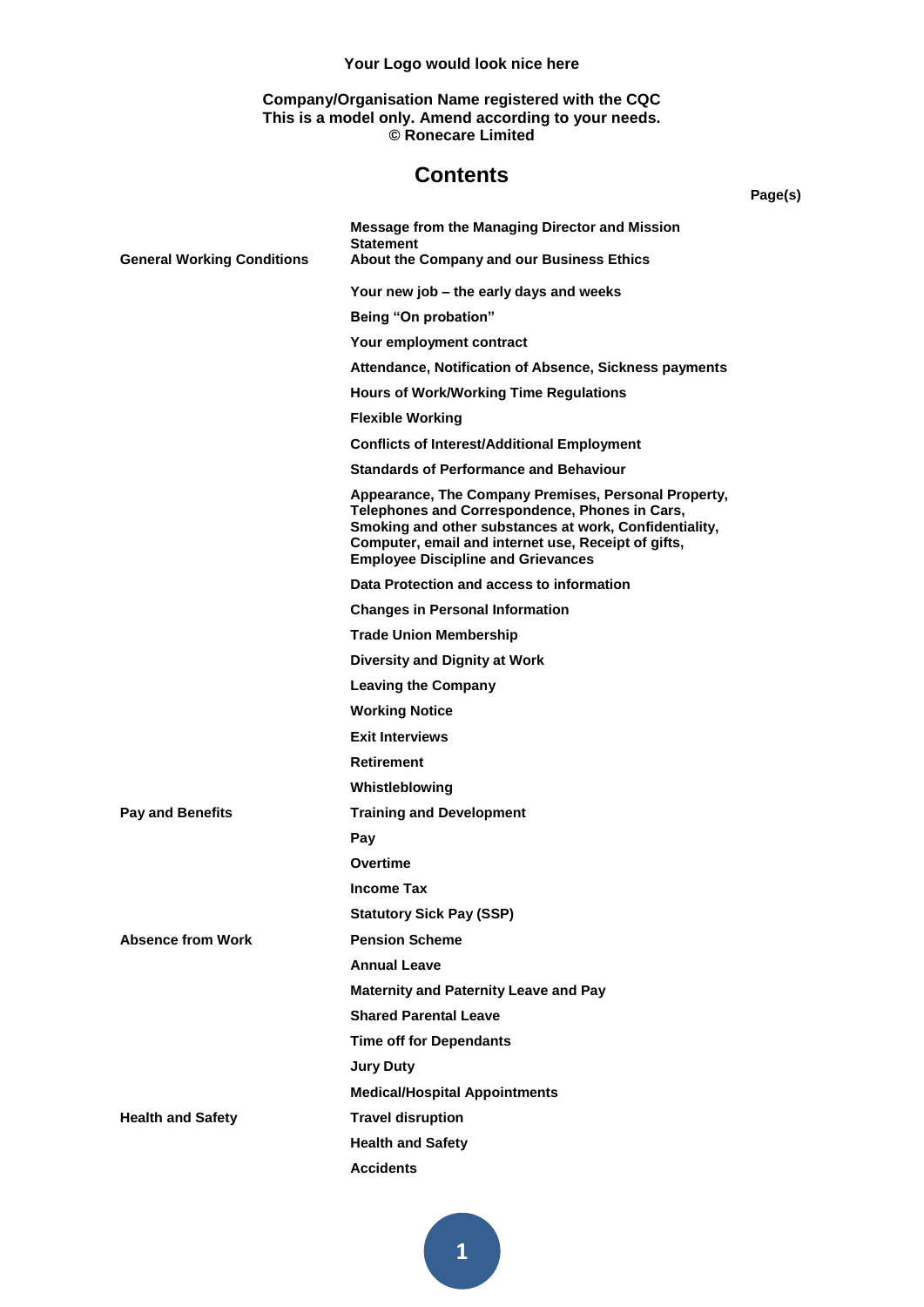#### **Company/Organisation Name registered with the CQC This is a model only. Amend according to your needs. © Ronecare Limited**

### **Message from the Managing Director**

I am delighted to welcome you as an employee of (Name of the Company). I will do all that I can to make our relationship rewarding, mutually beneficial, positive and professional. Every member of staff is vital in ensuring that the services we deliver will be of a consistently high standard. In this way, we can achieve our goal of being recognised as the provider of choice within our local community, and an example to others.

I trust that you will share this goal, contribute to it and benefit from its fulfilment. This is our Mission Statement, to which I hope everyone will contribute and respect.

#### **Mission Statement**

#### *To deliver safe, compassionate and personalised care and support to people in need so that they may continue to live at home and enjoy the benefits of independent living, community life and family.*

*To provide employment opportunities for dedicated professionals in a working environment which promotes dignity and respect, equal opportunities and fair rewards.*

#### *To be recognised within the local community as the provider of choice.*

This Handbook is for you – it provides valuable insight and information relating to the employment relationship we have with you. Alongside corresponding Policy documents, it forms part of the contract of employment we have with you. Remember it is your duty to be knowledgeable about the rules, policies and procedures of the Company, so please read it carefully, and sign the form provided to indicate that you have done so. If there is anything you do not understand, then please query it either with me, or your Line Manager.

Change is constant, and there may be a need to modify the contents of this Handbook, or Policy documents, usually in order to respond to changes in legislation or to good employment practice or to the needs of the Company. When such changes are made you will be notified in the appropriate manner.

Wishing you every success.

**Name Managing Director**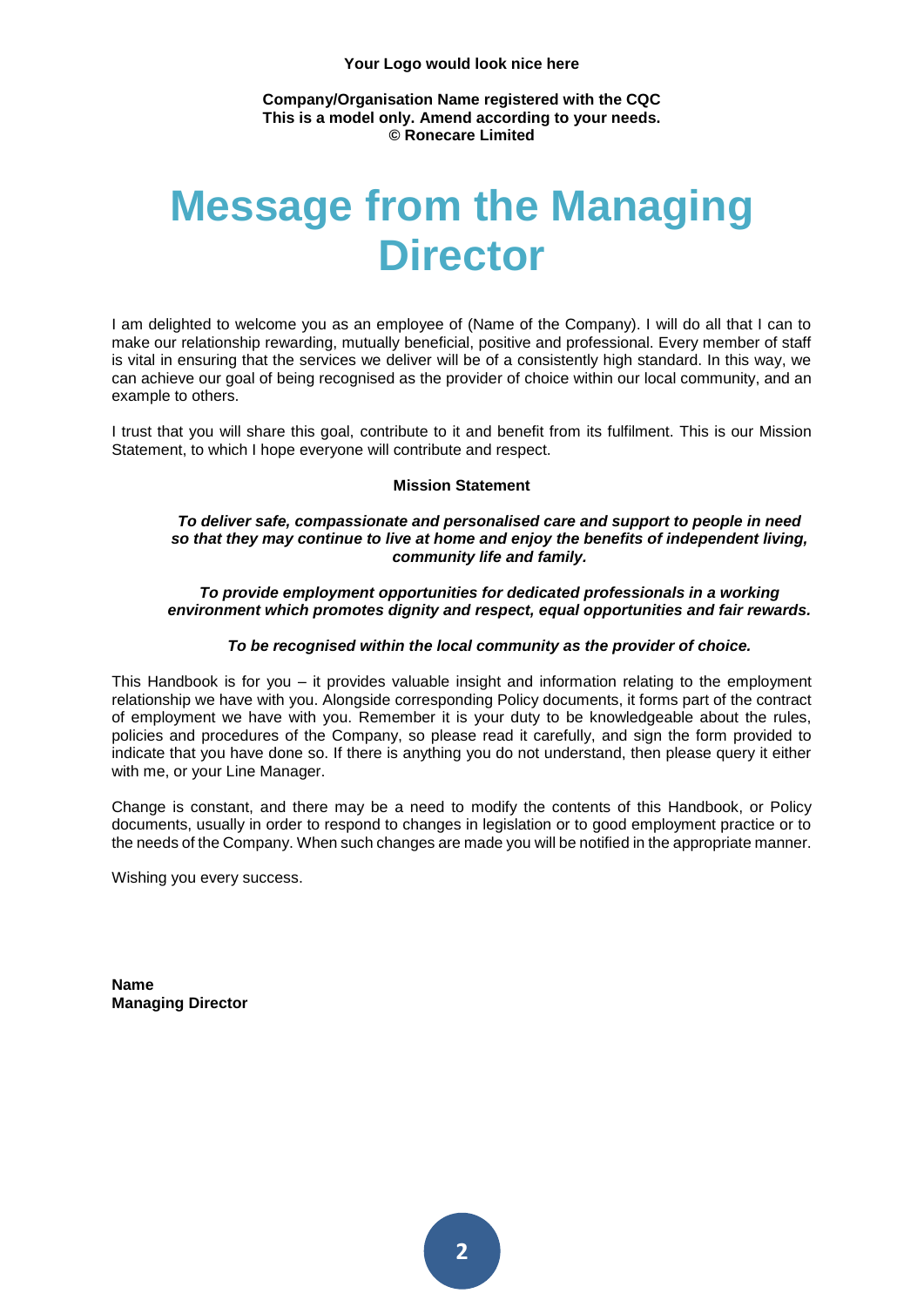#### **Company/Organisation Name registered with the CQC This is a model only. Amend according to your needs. © Ronecare Limited**

#### **About (Name of the Company)**

(Name of the Company) was founded in xxxxxxx by xxxxxxxx.

#### **We suggest that you give employees information about the aims and objectives of the Company, the names of key personnel, a brief history, details of the services provided etc.**

**Perhaps about a half/three quarters of a page?**

#### **Our Business Ethics**

The Company has a legal, ethical and moral duty to conduct its affairs at all times in a manner which is beyond any kind of reproach. A policy statement on Business Ethics has been prepared so as to ensure that everyone involved with the Company understands the standards of conduct and behaviour which are expected, and which help protect our reputation. Where employees fall short of these standards, then disciplinary action will be taken, and appropriate sanctions made, according to the severity of any offence, which may include dismissal

#### **The following key principles underpin our approach:**

#### **Trustworthiness**

Everyone involved with and working in the Company is expected to conduct themselves in an honest fashion at all times and demonstrate high levels of personal integrity. This means that on no occasion will anyone lie, be deceitful, or seek to gain any kind of advantage by misrepresenting the truth. Our Clients, and those we do business with, will expect and should deserve no less.

#### **Reliability and Keeping promises**

We must keep our word. We must do what we say we will do, and at the time we said we will do it.

#### **Respect and Fairness**

We will treat everyone with dignity, respect and courtesy, ensuring that no unfair treatment or discrimination exists within the Company.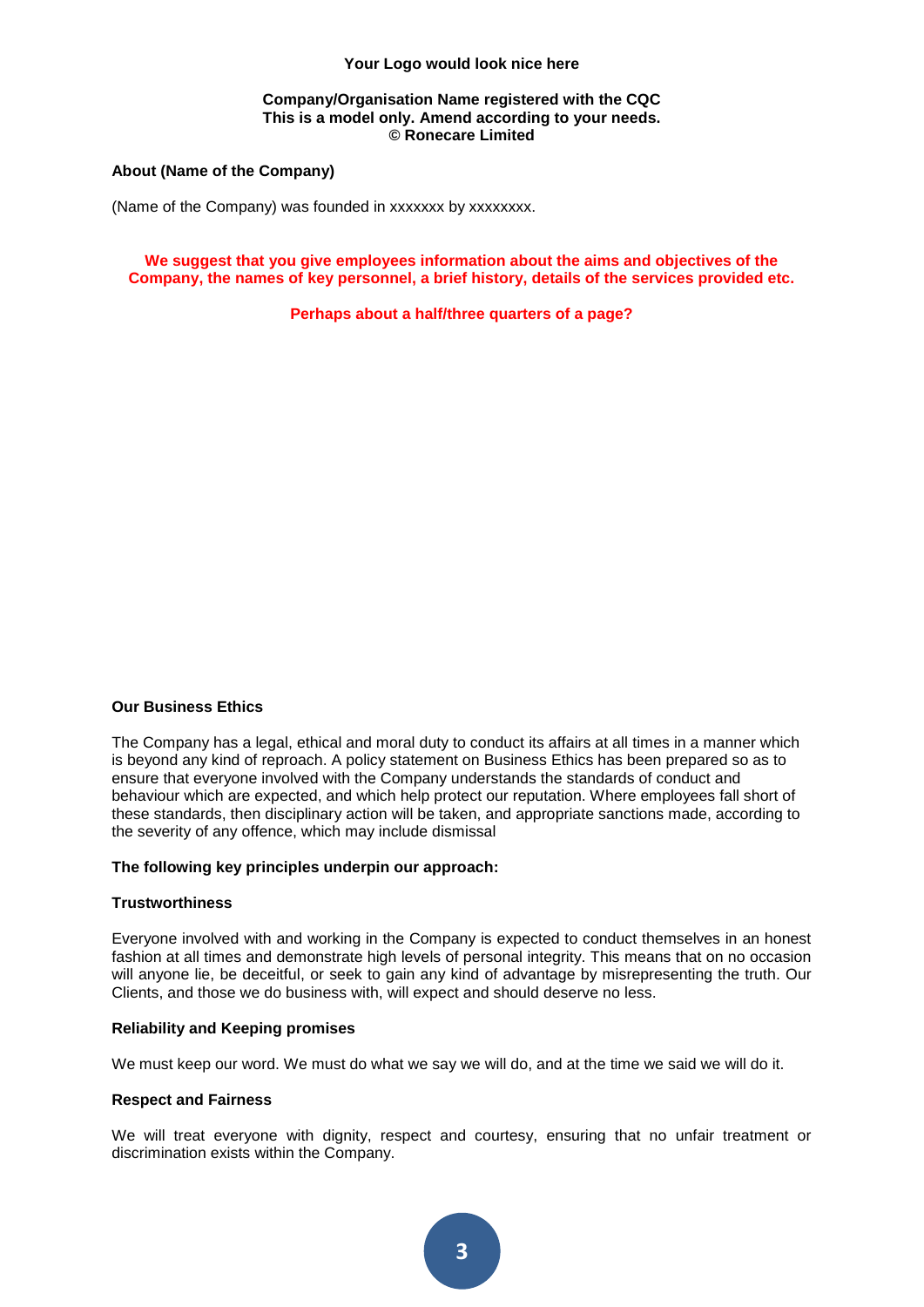**Company/Organisation Name registered with the CQC This is a model only. Amend according to your needs. © Ronecare Limited** 

# **General Working Conditions**

#### **Your new job – the early days and weeks**

Most employees of the Company will come into contact, during the course of their duties, with vulnerable adults and possibly children. As such, the Company has a legal obligation to ensure that candidates for employment are not barred from such activities as a result of any previous misconduct. The Company will inform prospective employees of whether or not criminal records checks are needed and will be made about them.

We aim to recruit for employment, without unlawful discrimination, those who are permitted to work in the UK and who can show the appropriate level of qualifications, experience and aptitude, relevant to the work they are required to undertake. You have completed this process, and we have employed you because we believe in you – we believe that you are capable, honest, trustworthy and above all that you share our values and beliefs. We believe that your personal qualities will ensure that the relationships you will have with your colleagues, and our Clients, will promote harmony, trust and confidence.

We want you to be successful in what you do, and for you to be recognised for the contributions that you make. Your role in the Company has been explained to you, and we will discuss with you at the very beginning what additional training you may need in order to become a valuable contributor as quickly as possible. You will be taken through our core induction programme, applicable to all employees, irrespective of their individual role, and at the same time you will be also be assessed as to what additional training needs you may have in order that you may feel comfortable in the tasks we ask you to perform, and which are relevant to your role in the Company.

#### **Being "On probation"**

During the early stages of your employment with us, you will be classified as being "on probation". This period will normally last for 6 months. An initial informal review will take place after 3 months with your Line Manager, with a formal review after 6 months. Your appointment will be confirmed on satisfactory completion of the 6-month period.

During this probationary period, you will be given appropriate support to help you reach the required standards. Extension of the probationary period may be granted to enable the required standards to be achieved, but failure to do so could result in termination of your employment.

#### **Your employment contract**

Employment law requires us to state the main terms of the contract we have with you, in writing, and to provide this document to you within 8 weeks of starting employment with us. This document is called a "Written Statement of Particulars of Employment" and will include details of:

- the names of the employer and the employee;
- the date when the employment (and the period of continuous employment) began;
- remuneration and the intervals at which it is to be paid;
- hours of work:
- holiday entitlement;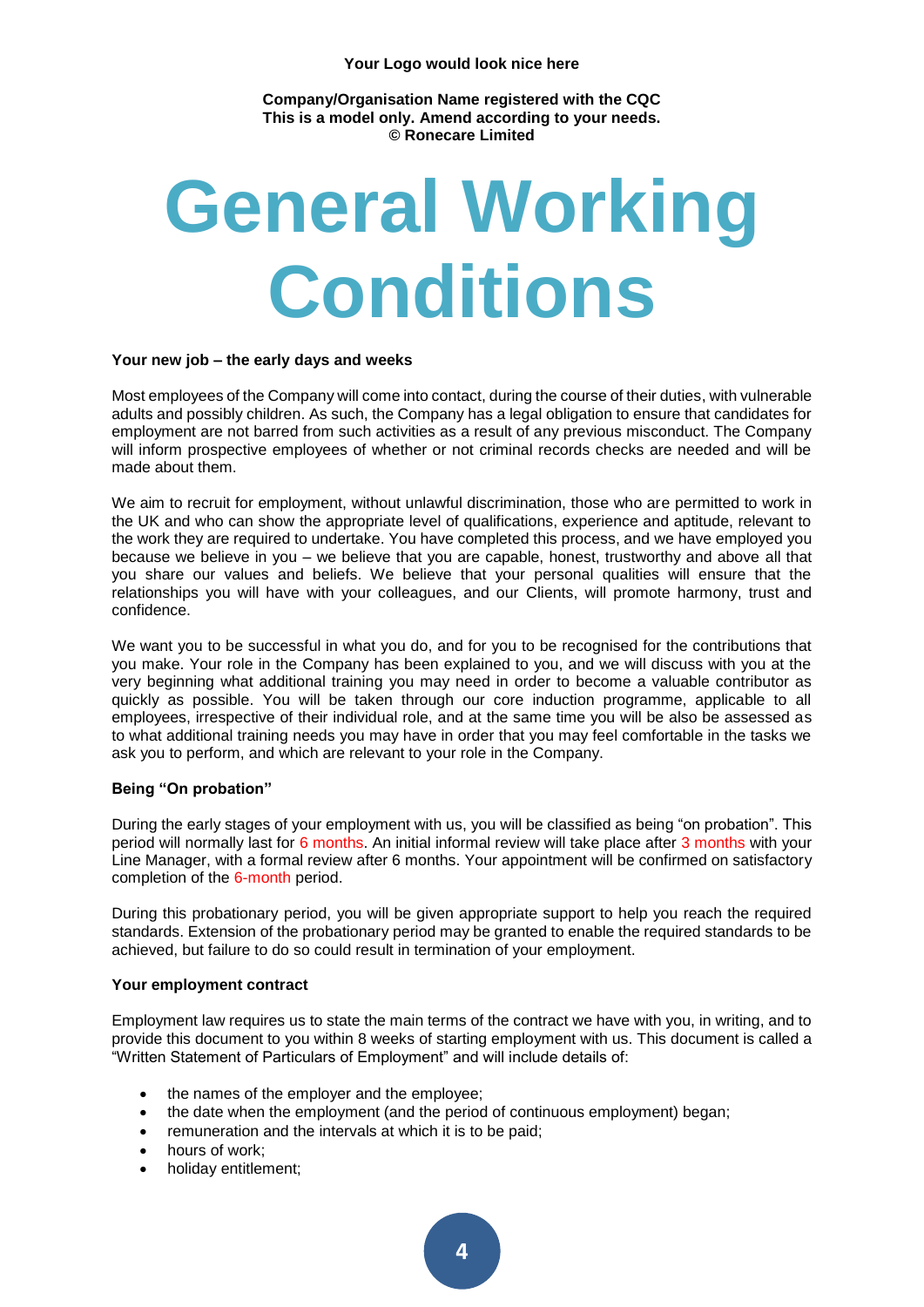#### **Company/Organisation Name registered with the CQC This is a model only. Amend according to your needs. © Ronecare Limited**

- entitlement to sick leave, including any entitlement to sick pay;
- pensions and pension schemes;
- the entitlement of employer and employee to notice of termination;
- job title (or a brief job description);
- where it is not permanent, the period for which the employment is expected to continue or, if it is for a fixed term, the date when it is to end;
- either the place of work or, if required to work in more than one location, an indication of this and of the employer's address; and
- details of the existence of any relevant collective agreements which directly affect the terms and conditions of your employment;
- details of employment if expected to work outside of the UK.

These written particulars are essential elements of the employment contract, which is made up of the Written Statement itself, this Employee Handbook, and the Company's Policies and Procedures – all of which will be made available to you, so that you can understand not only your obligations but also those of the Company in securing a professional and satisfactory employment relationship.

We reserve the right to change the terms & conditions and employment policies from time to time. You will be notified at the earliest opportunity of these changes by way of general notice to all employees affected by the change. Where a contractual change in your terms and conditions of employment results in a change to your Written Statement of Particulars of Employment, we will give you a written statement of the change at the earliest opportunity.

The Company understands the duties and obligations placed upon it by the Part Time Employees (Prevention of Less favourable Treatment) Regulations 2000 (and subsequent Amendments) and will not treat part time employees less favourably in their contractual terms and conditions than comparable full time employees unless different treatment is justified on objective grounds**.**

#### **Attendance**

We expect all employees to demonstrate regular attendance at work, to begin and end their shifts at the agreed times, not to abuse rest periods and to devote their whole time, attention and abilities to their duties. Persistent poor timekeeping, for example, means that colleagues are put under pressure to cover your duties, and the quality of service delivered by the Company will suffer, as will our reputation within the community. This is not acceptable and such behaviour will therefore be treated as a potential disciplinary offence under our disciplinary procedures.

Naturally, we do not wish that you ever have to take unplanned time off from work, but as we do not expect you to come to work if you are unwell, then there may be occasions when this will happen.

#### **Notification of Absence**

Your Line Manager should be notified as early as possible if absence from work is anticipated for hospitalisation and other medical treatment. If you are unable to attend work due to sickness or injury, your Line Manager must be notified by telephone before your normal start time or as soon thereafter as possible on the first day of absence, if possible, indicating a date of return. Notification should be made by you personally unless impossible due to the nature of the illness where you should arrange for someone else to call on your behalf. During prolonged periods of absence, your Manager should be kept informed of progress and an expected date of return. Any employee who has been absent due to sickness and is found not to have been genuinely ill will be subject to disciplinary action, which could include dismissal.

#### **Sickness Payments**

The Company will pay Statutory Sick Pay (SSP) according to the regulations.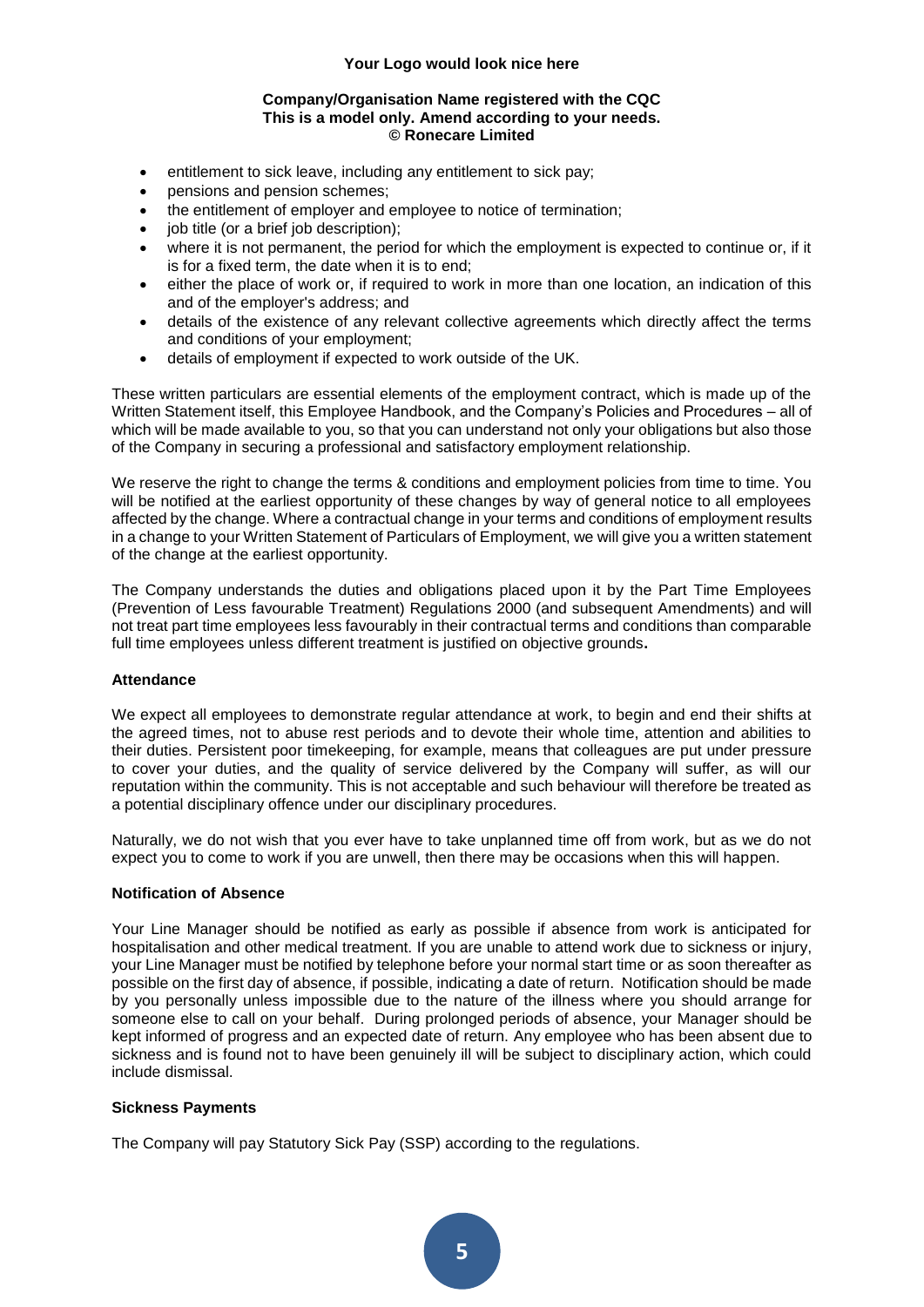#### **Company/Organisation Name registered with the CQC This is a model only. Amend according to your needs. © Ronecare Limited**

Further information regarding notification of absence, completion of forms/records and the payment of SSP is contained within the Company's policy on sickness absence.

#### **Hours of Work**

Your normal hours and working pattern will be specified in your Written Statement of Particulars of Employment. The full-time contracted hours for all posts within the Company are 40 hours per week excluding daily meal breaks. A daily unpaid break of a minimum of 30 minutes must be taken if you work more than six hours daily. The Company reserves the right to vary your hours and pattern of working, following consultation and agreement with you.

#### **Working Time Regulations**

The Working Time Regulations 1998 impose an obligation on the Company to ensure that you do not work more than an average of 48 hours per week. The Company may request that you formally optout of this provision, and if you agree to do so the 48-hour limit will not be applicable to your employment with the Company.

#### **Flexible Working**

The Company will try to assist employees to balance their work and home life and is therefore willing to consider requests from eligible staff to vary their working hours or work pattern. Such requests will be considered taking into account the impact on the Company, service delivery, work colleagues and any other relevant factors. Any employee with at least 26 weeks service with the Company may make a formal written request for flexible working arrangements. Should you wish to discuss this possibility you should speak to your Line Manager. Please note that only one such request may be made in any 12-month period and that flexible working is not an automatic or statutory entitlement.

#### **Conflicts of Interest/Additional Employment**

You should not, directly or indirectly, engage in, or have any interest, financial or otherwise, in any other business enterprise which interferes or is likely to interfere with your independent exercise of judgement in the Company's best interest.

Generally, a conflict of interests exists when an employee is involved in an activity:

- Which provides products or services directly to, or purchases products or services from the Company;
- Which subjects the employee to unreasonable time demands that prevent the employee from devoting proper attention to his or her duties;
- Which is so operated that the employee's involvement with the outside business activity will reflect adversely on the Company.

Should you be in doubt as to whether an activity involves a conflict, you should discuss the situation with your Line Manager. This may be the case, for example, where you wish to undertake employment additional to the employment you have with us. If you wish to take up additional employment, then please consult your Line Manager in the first instance, where the implications (e.g. conflicts of interest, or possible contravention of the Working Time Regulations, or your ability to satisfactorily undertake your employment with the Company) can be discussed.

#### **Standards of Performance and Behaviour**

#### *Appearance*

The Company does not seek to inhibit individual choice in relation to your appearance, but you are expected to dress appropriately at all times in relation to your role, and to ensure that your personal hygiene and grooming are properly attended to prior to presenting yourself at work.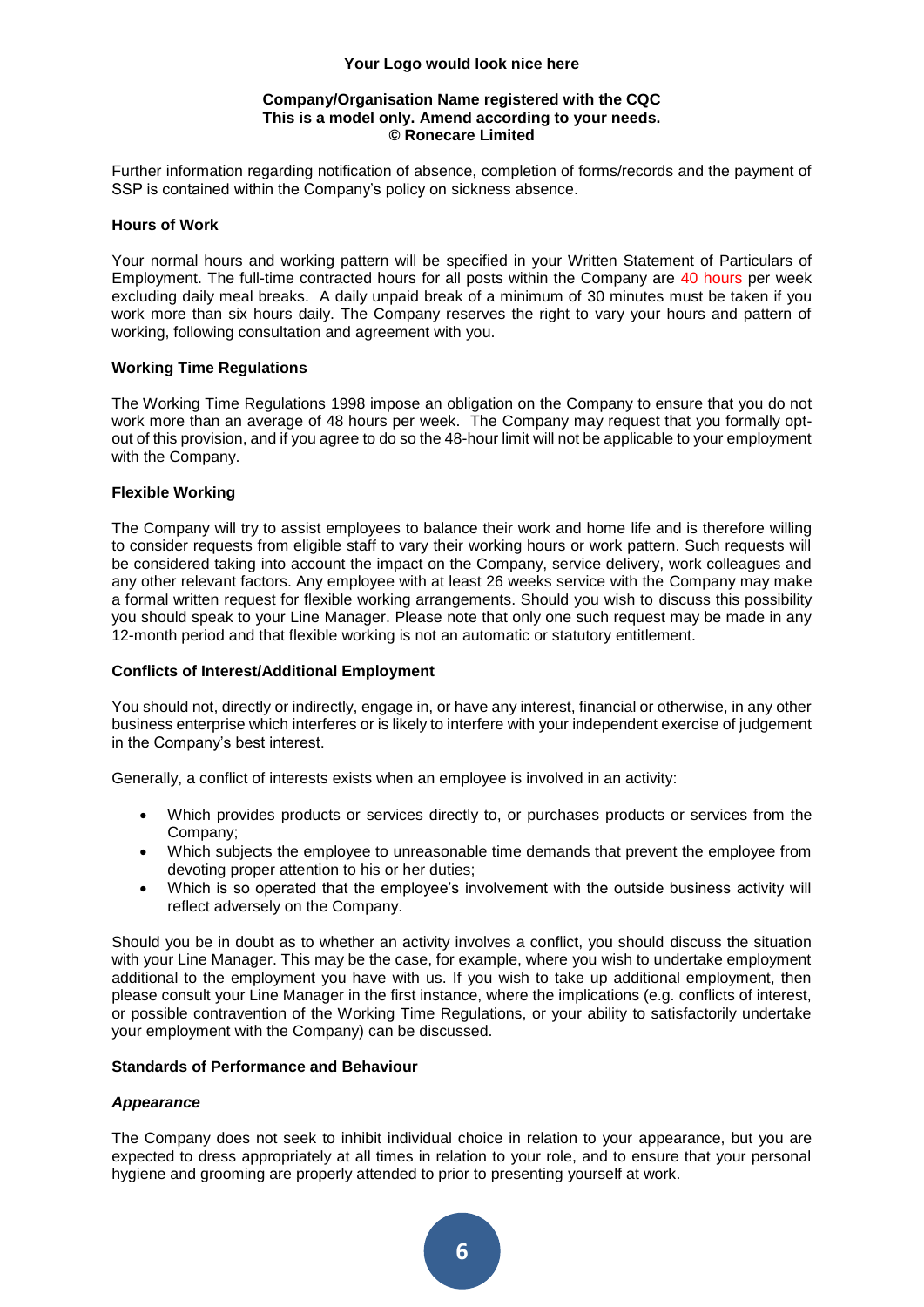#### **Company/Organisation Name registered with the CQC This is a model only. Amend according to your needs. © Ronecare Limited**

If we have supplied you with a uniform, then you must wear this, and your personal ID Badge (where issued) at all times when required to do so. It is your responsibility to ensure that your uniform is clean and presentable. If your work brings you into contact with Clients, then you must ensure your dress and grooming standards reflect the values of the Company.

If you have any queries about what is appropriate, these should be directed to your Line Manager.

#### *The Company Premises*

You must not bring any unauthorised person on to the Company's offices without prior agreement from your Line Manager, unless you are authorised to do so as part of your job. In these circumstances you are responsible for ensuring that your visitors are appropriately monitored during their stay, and that they do not access areas or Company property inappropriately. You must not remove property from the Company's premises unless prior authority from your Line Manager has been given.

#### *Personal Property*

Any personal property such as jewellery, cash, credit cards, clothes, cars, motorbikes or bicycles etc. left on Company premises is done so entirely at your own risk. You are strongly advised not to leave any valuables unattended, either on our premises, in our vehicles or in your own vehicle. The Company does not accept liability for loss or damage to any personal property whatsoever.

#### *Telephones & Correspondence*

The Company telephone/mobile phone or postal facilities must not be used for private purposes without prior permission from your Line Manager. If, for any reason, personal use is made of these items then arrangements must be made to pay the cost price of all services used. Abuse of these facilities will be considered a potential disciplinary matter.

#### *Phones in Cars*

The Company accepts that mobile phones provide excellent communications between the Company, its employees, and Clients and for certain employees, are essential to the efficient conduct of their responsibilities. However, there are dangers, and although "hands-free" sets are available, the Company believes that on balance, conducting a conversation on a mobile phone, whilst driving, is dangerous, and is therefore prohibited.

#### *Smoking and Other Substances at Work*

Legislation now exists which makes it illegal to smoke in enclosed public spaces. Smoking (including e-cigarettes) is therefore strictly prohibited on all the Company premises (including entrances and exits) and vehicles. Smoking whilst attending a Client is strictly forbidden in all circumstances, and offenders may be dismissed. Outside areas have been identified for those who wish to smoke during their breaktime. Should you wish to avail yourself of these facilities, please speak to your Line Manager. Bringing alcohol or any unlawful drugs to the workplace, and/or imbibing them there is strictly prohibited both during work time or during a period prior to work where the effects carry over to the workplace. Any such instances will be dealt with under the disciplinary procedure and may lead to your summary dismissal.

#### *Confidentiality*

During the course of your employment you may find yourself in possession of sensitive information, the disclosure of which could be construed as a breach of confidentiality. It is a condition of your employment that you have a duty of confidentiality to the Company and its Clients, and you must not discuss any sensitive or confidential matter whatsoever with any outside organisation including the media.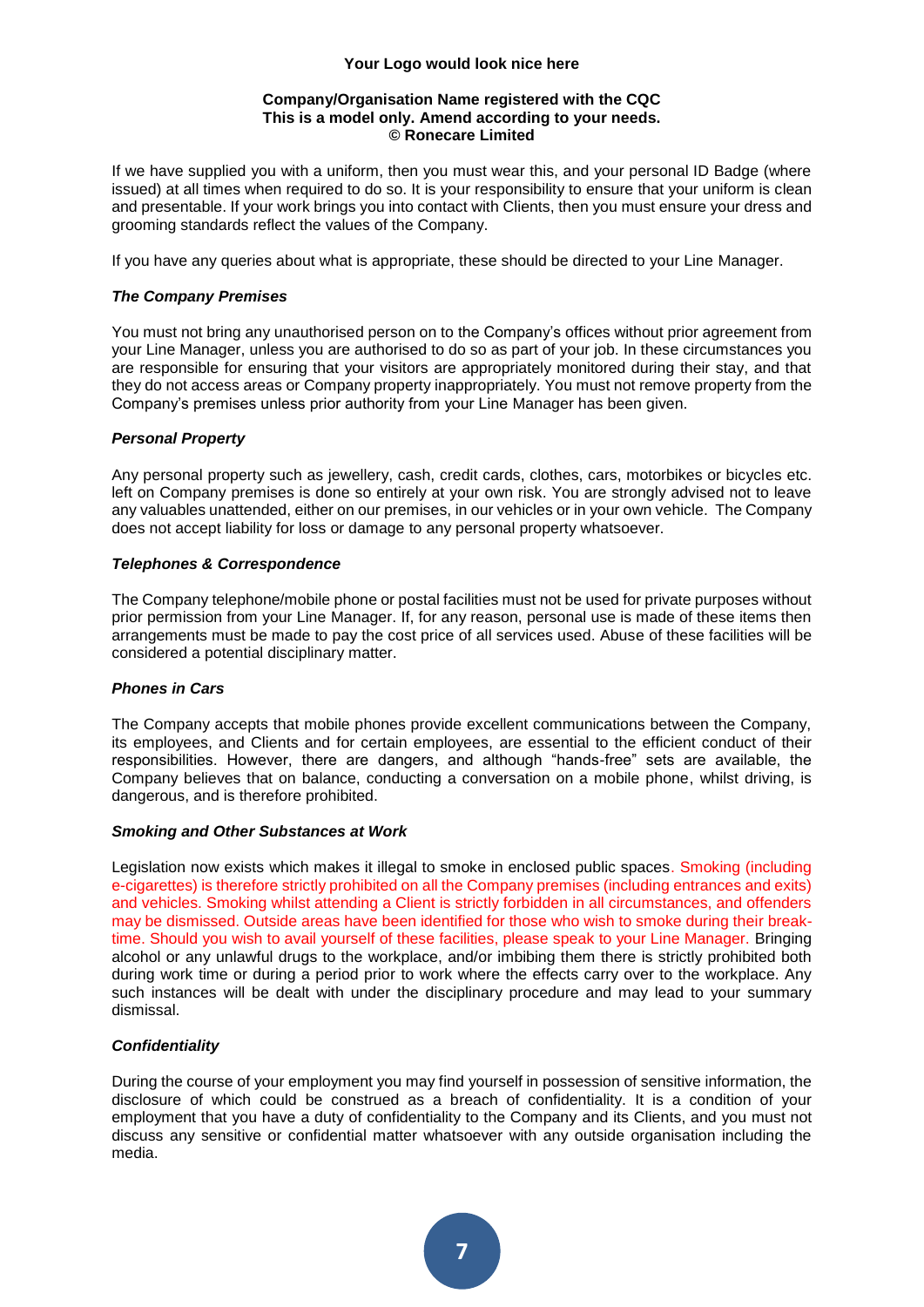#### **Company/Organisation Name registered with the CQC This is a model only. Amend according to your needs. © Ronecare Limited**

Any such breach of confidentiality would be deemed as gross misconduct except as otherwise provided or as permitted by any current legislation (e.g. the UK Public Interest Disclosure Act 1998) and could lead to your dismissal.

#### *Computer, email and Internet use*

If you have access to the Company's computers including email and access to the internet as part of your job, you must not abuse this by using these facilities for purposes unrelated to Company business. You are also required to ensure that you protect confidential information stored on computers, eliminate the possibility of unauthorised access and use/protect/update passwords in accordance with guidelines laid down. Limited personal use of the internet is permitted during your formal breaks. All internet use is monitored and accessing pornographic or other unsuitable material, including auction or certain social networking sites is strictly prohibited and would be considered a serious disciplinary offence which may result in dismissal.

Only software packages properly authorised and installed by the Company may be used on the Company's equipment. You must not therefore load any unauthorised software onto the Company computers.

If you have a Company email address, this is provided for responsible use on Company business and should not be used in any other way whatsoever.

You must not make reference to the Company or its services or represent yourself on behalf of the Company on social media without formal permission from the Company to do so. This topic is so important that the Company has written a specific policy devoted to guidelines on employee's personal use of social media and its implications for the Company. As with other guidance, you are required to follow the advice given.

All staff must make themselves familiar with the Company's Internet & Email Policy available from your Line Manager.

The Company requires that its data, stored on computers is backed up in accordance with laid-down procedures, and all staff are required to observe this requirement without fail.

If the use of computers causes headaches, or drowsiness, or any similar condition, you are asked to inform your Line Manager as soon as possible, so that any computer-related cause can be investigated and hopefully eliminated.

#### *Receipt of Gifts*

Your working relationships may bring you into contact with outside organisations where it is normal business practice or social convention to offer hospitality, and sometimes gifts. Offers of this kind to you or your family can place you in a difficult position. Therefore no employee or any member of his or her immediate family should accept from a supplier, Clients or other person doing business with the Company, payments of money under any circumstances, or special considerations, such as discounts or gifts of materials, equipment, services, facilities or anything else of value unless:

- They are in each instance of a very minor nature usually associated with accepted business practice, and
- They do not improperly interfere with your independence of judgement or action in the performance of your employment.

In every circumstance where a gift is offered, the advice of your Line Manager must be sought.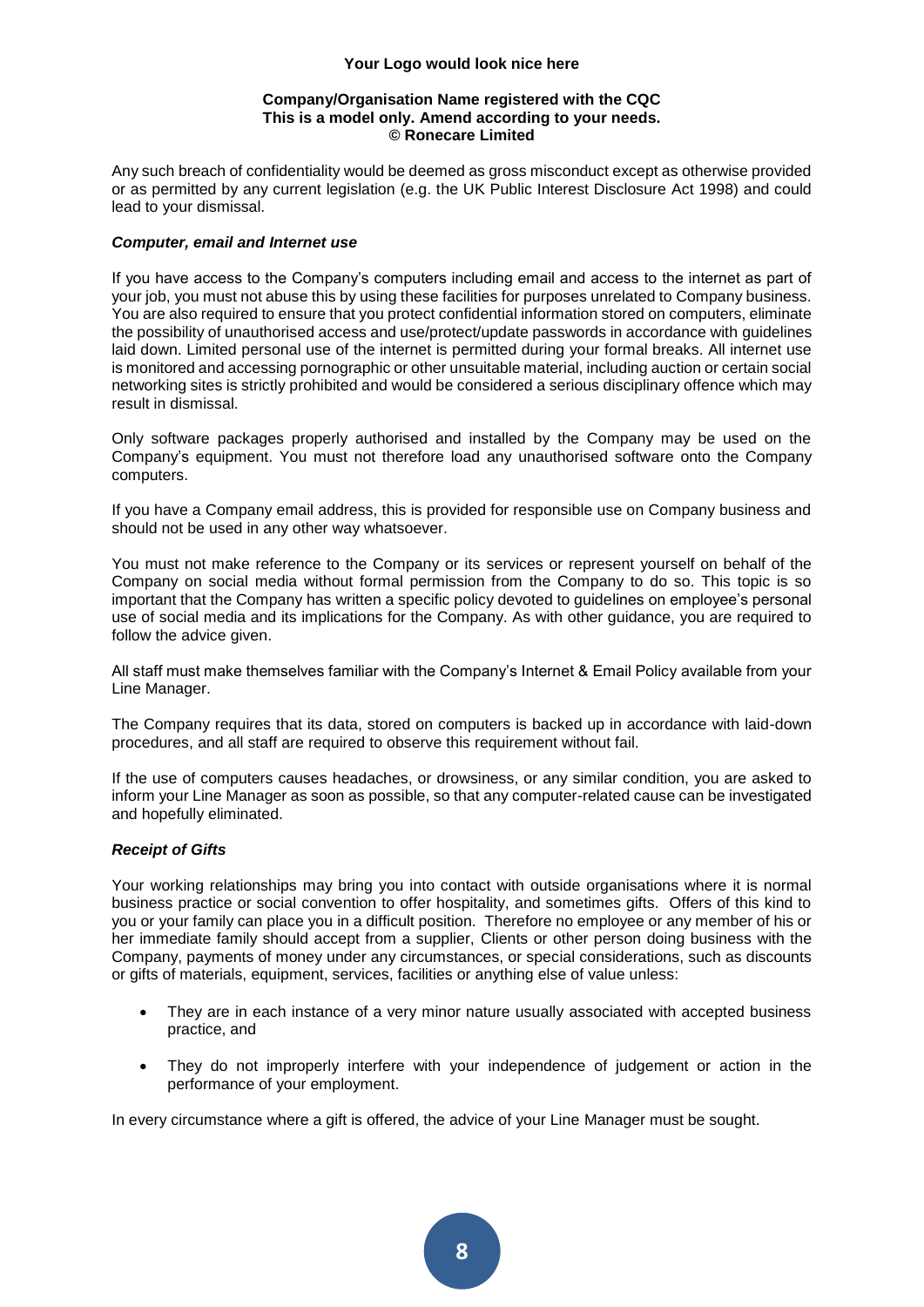#### **Company/Organisation Name registered with the CQC This is a model only. Amend according to your needs. © Ronecare Limited**

#### *Bribery and other Corrupt Behaviour*

The Company has a strict anti-bribery and corruption policy in line with the Bribery Act (2010). A bribe is defined as giving someone a financial or other advantage to encourage that person to perform their functions or activities improperly or to reward that person for having already done so.

If you bribe (or attempt to bribe) another person, intending either to obtain or retain business for the Company, or to obtain or retain an advantage in the conduct of the Company's business this will be considered gross misconduct. Similarly accepting or allowing another person to accept a bribe will be considered gross misconduct. In these circumstances you will be subject to formal investigation under the Company's disciplinary procedures, and disciplinary action up to and including dismissal may be applied.

#### *Employee Discipline and Grievances*

"Employers and employees should always seek to resolve disciplinary (including performance problems) and grievance issues in the workplace. Where this is not possible employers and employees should consider using an independent third party to help resolve the problem. The third party need not come from outside the organisation but could be an internal mediator, so long as they are not involved in the disciplinary or grievance issue. In some cases, an external mediator might be appropriate. Many potential disciplinary or grievance issues can be resolved informally. A quiet word is often all that is required to resolve an issue. However, where an issue cannot be resolved informally then it may be pursued formally".

### **Code of Practice on Disciplinary and Grievance Procedures**

The Company will deal with disciplinary, grievance and work performance problems in line with best practice and in accordance with this code and has prepared and published detailed policies in respect of each.

#### **Data Protection and access to information**

The Company will comply with all statutory requirements of the Date Protection Act by registering all personal data held on its computers and/or related electronic equipment and by taking all reasonable steps to ensure the accuracy and confidentiality of such information.

The Data Protection Act protects individuals' rights concerning information about them held on computer. Anyone processing personal data must comply with the 8 principles of good practice.

Data must be:

- 1. fairly and lawfully processed;
- 2. processed for limited purposes;
- 3. adequate, relevant and not excessive;
- 4. accurate;
- 5. not kept longer than necessary;
- 6. processed in accordance with the data subject's rights;
- 7. secure;
- 8. not transferred to countries without adequate protection.

Employees can request access to the information held on them by the Company. All requests by employees to gain access to their personnel records should be made in writing. There is no charge for this service.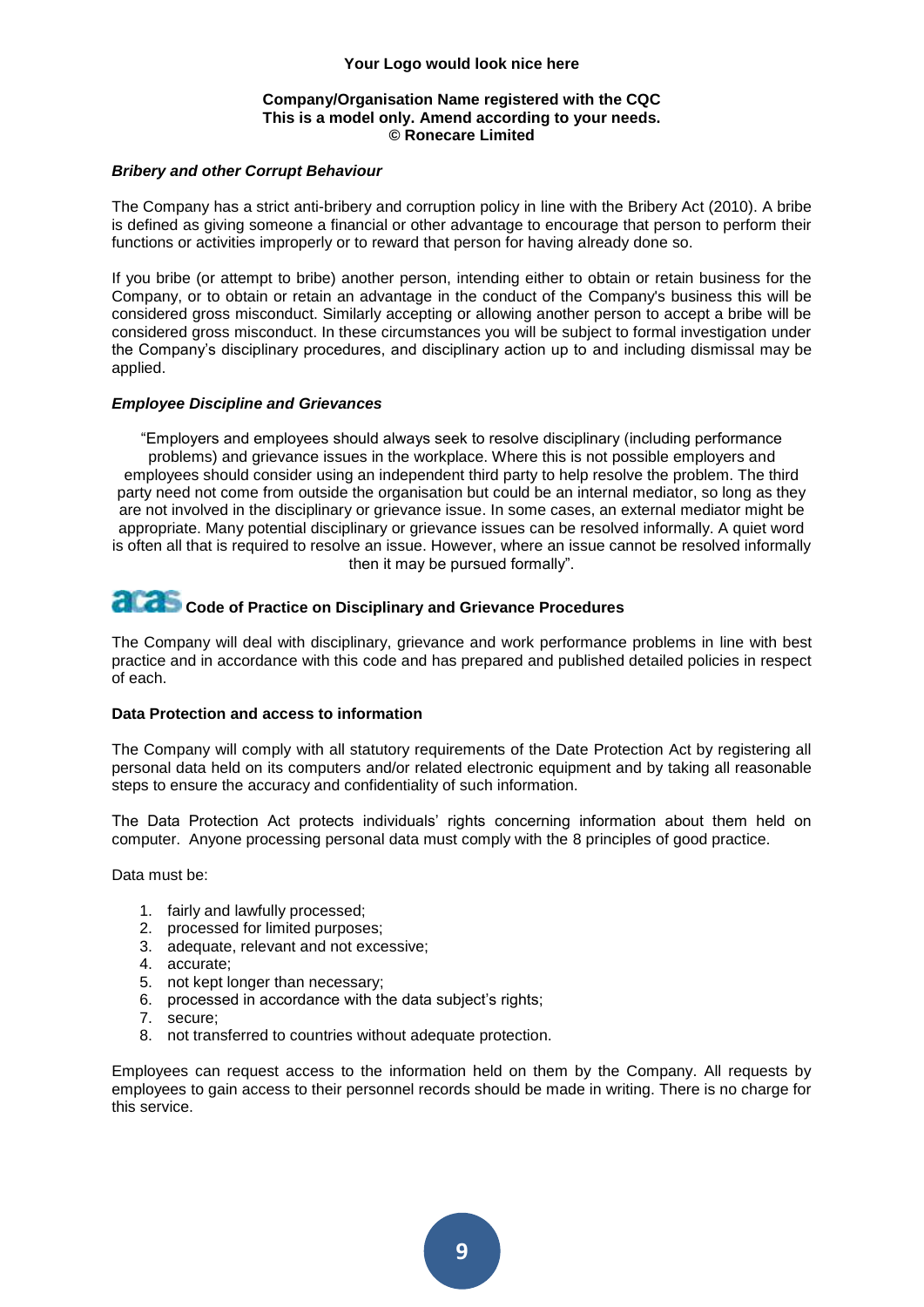#### **Company/Organisation Name registered with the CQC This is a model only. Amend according to your needs. © Ronecare Limited**

#### **Changes in Personal Information**

It is important that our records are correct, as inaccurate or out of date information may affect your salary or cause difficulties in situations where contact is required for emergencies. You must notify your Line Manager immediately of all changes in the following personal information:

- Name;
- Home address;
- Telephone number:
- Bank account details:
- Examinations passed/qualifications gained;
- Emergency contact;
- Driving licence penalties (if you are required to drive on the Company business);
- Criminal charge, caution or conviction;
- Conflict, or potential conflict of interest.

Personal data on employees is held in accordance with the provisions of the Company's Data Transfer and Security Policy which will be made available for inspection by you if required.

#### **Trade Union Membership**

The Company does not recognise any Trade Unions for purposes of collective bargaining.

#### **Diversity and Dignity at Work**

The Company is totally committed to ensuring that all employees are treated fairly and without any form of unlawful discrimination, bullying or harassment. As such it has developed two specific policies which employees are required to observe.

These policies are called:

- Equality and Diversity;
- Dignity at Work.

#### **Leaving the Company**

Unless your employment is terminated by agreement, or specified otherwise in your Written Statement of Particulars of Employment, you or the Company are required to give a period of notice in writing as follows:

- one week's notice after one month's employment;
- two weeks after two vears:
- three weeks after three years and so on up to 12 weeks maximum after 12 years or more.

These periods of notice will apply if you are dismissed on grounds of inefficiency or if your dismissal is the result of disciplinary proceedings in circumstances where summary dismissal is not justified. Your employment may be terminated without notice where summary dismissal follows disciplinary proceedings.

#### **Working Notice**

In all cases the Company reserves the right to enforce your full notice period. Your full remaining annual leave entitlement should be taken during your notice period in agreement with your Line Manager.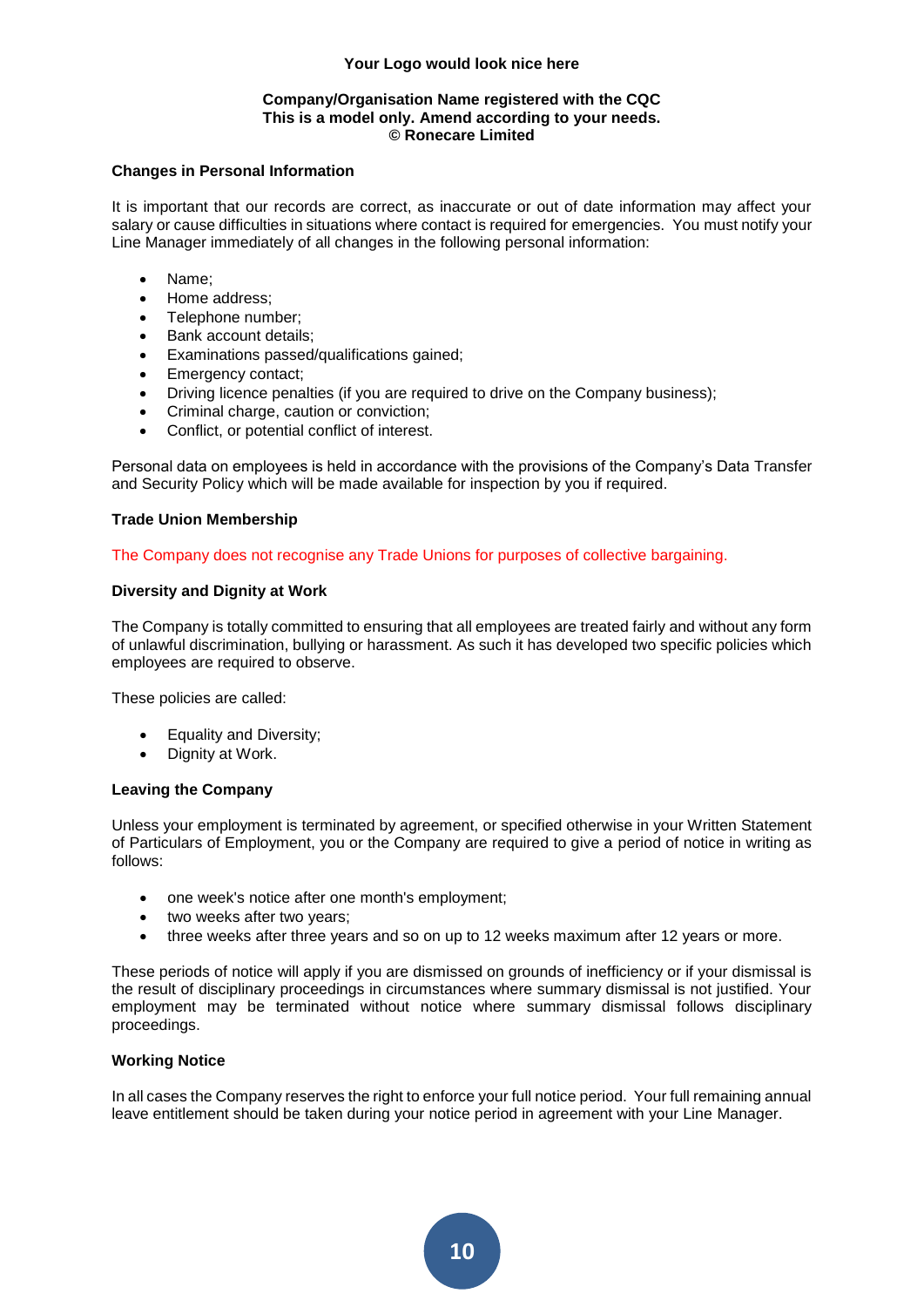#### **Company/Organisation Name registered with the CQC This is a model only. Amend according to your needs. © Ronecare Limited**

Exceptionally, if this is not possible, your Manager may agree to make a payment in lieu of this. If you resign and are in possession of Company property (including computer files), you should make your Manager aware of these, and arrange how they will be handed back to the Company. You remain bound by the confidentiality arrangements outlined in your contract of employment during this period. In exceptional circumstances, if deemed appropriate, and as an alternative to working your notice, the

Company reserves the right either to transfer you to other suitable duties during your notice period or to require you to accept payment in lieu of any entitlement to notice.

On leaving, the Company will deduct from any money due to you such sums as you may owe to the Company. These may include, but are not restricted to, any loans, relocation assistance, court orders and payment made for holidays taken in excess of entitlement.

If you leave without giving notice and without the Company's agreement, you are in breach of your contract and you may forfeit some or all of any salary due to you.

Before leaving, you must hand over to your Manager all articles belonging to the Company including your uniform (if provided) ID badge and any documents, equipment and computer software used at home. Documents and software include (but are not limited to) correspondence, diaries, address books, databases, files, reports, plans, records or any other medium for storing information. You should not retain any copies, drafts, reproductions, extracts or summaries of documents and software.

After you have left the Company, you must not:

- Solicit or seek to entice away any of the Company staff;
- Use or divulge to any person or organisation any confidential information relating to the business of the Company.

Should your employment be terminated following disciplinary action it is likely you will receive payment in lieu of notice. However, as there are numerous reasons as to why someone is dismissed, payment in lieu of notice will be reviewed on an individual basis taking into consideration the reasons behind the dismissal.

Should you be dismissed for reasons of gross misconduct, your employment will be terminated immediately without the benefit of notice or payment in lieu of notice.

#### **Exit Interviews**

The Company may wish to discuss with you your experiences with the Company, reasons for leaving, things you believe we do well, and areas where you believe we could improve. We normally collect this information via a detailed questionnaire, but we may wish to discuss your thoughts with you after completion. The sole purpose of Exit Interviews and Questionnaires is to learn how to improve as a Company and as an employer.

#### **Retirement**

In line with current legislation the Company does not have an age where it expects employees to retire. It is however our policy to have regular workplace/appraisal discussions with all our staff where they can discuss performance and any development needs, they may have, as well as their future aims and aspirations. Staff and their Managers can also use this opportunity to discuss retirement planning should the employee wish to do so.

You should ensure that you inform your Line Manager at least 6 months before you plan to retire to ensure all appropriate arrangements are made (e.g. sourcing a replacement, mobilising your Company pension, if appropriate etc.).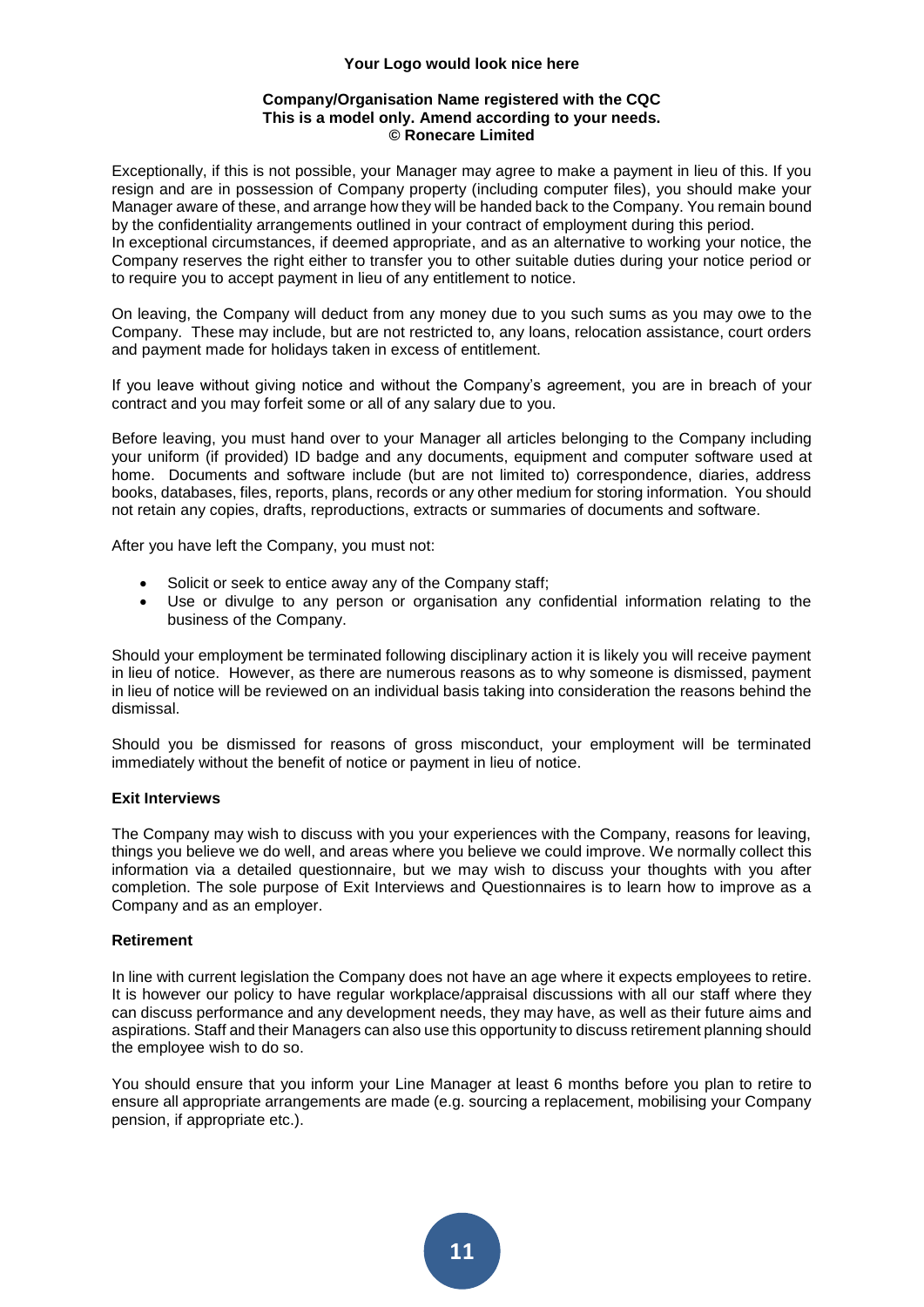#### **Company/Organisation Name registered with the CQC This is a model only. Amend according to your needs. © Ronecare Limited**

#### **Whistleblowing**

Whistleblowing is the term used when a worker disclosure what they believe is wrongdoing. The wrongdoing will typically (although not necessarily) be something they have witnessed at work. To be covered by Whistleblowing law, a worker who makes a disclosure must reasonably believe two things. The first is that they are acting in the public interest. The second is that the disclosure tends to show past, present or likely future wrongdoing falling into one or more of the following categories:

- criminal offences (this may include, for example, types of financial impropriety such as fraud);
- failure to comply with an obligation set out in law;
- miscarriages of justice;
- endangering of someone's health and safety;
- damage to the environment;
- covering up wrongdoing in the above categories;

The Company seeks to ensure that employees, acting in good faith, and in the appropriate manner who genuinely believe that wrongdoing is evident, are able to disclose the information without fear of detriment or victimisation, and in confidence. You are encouraged to be open about any concerns you might have, and to express them at the earliest opportunity, preferably, in the first instance to someone in the Company.

#### **Training and Development**

The Company aims to provide training opportunities which will provide:

- An induction programme which all staff will be required to undertake and will assist staff settling into their new role/job.
- A progressive training and development scheme allied to regular appraisals to enable staff to develop relevant skills and acquire knowledge to underpin their current role and career aspirations.

### **Pay and Benefits**

#### **Pay**

Your pay will be paid monthly in arrears on the XXXX of each month by direct credit transfer to your designated bank account. At the same time, you will receive an itemised pay statement, showing gross pay, any deductions, and your net pay.

Your basic pay was outlined in your letter of appointment/Written Statement of Particulars of Employment. Any subsequent amendments to your basic pay will be notified to you in writing by the Company. Part-time employees will be paid on a pro rata basis based on the hours they work. If any queries arise with regard to pay, or if it looks as if a mistake has been made, please speak to your Line Manager immediately so that they can take appropriate action.

Unless agreed otherwise, any pay errors, whether of over or underpayment, will be rectified in the next salary payment. Appropriate deductions will be made from pay including income tax and National Insurance contributions (NICs), which are subject to each employee's earning level, family status and the number of hours worked.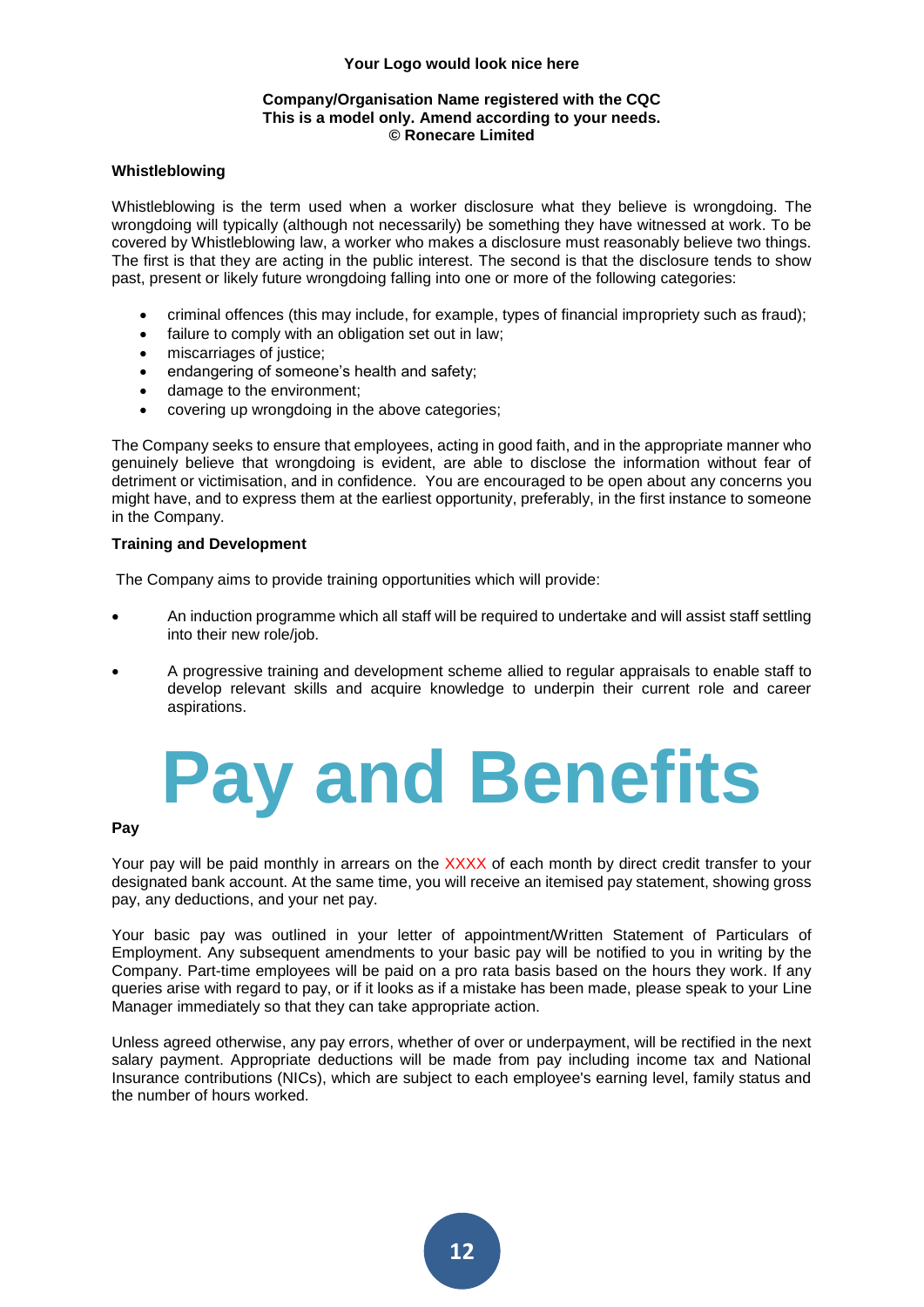#### **Company/Organisation Name registered with the CQC This is a model only. Amend according to your needs. © Ronecare Limited**

#### **Overtime**

Overtime is defined as all hours worked in excess of your full-time contracted hours, which has the prior explicit approval of your Manager. Overtime is payable to posts which have been specifically designated as qualifying for overtime payment. Overtime may be required and requested, on occasion, and employees should demonstrate a willingness to cooperate, should the need arise.

Your Line Manager will be able to inform you if overtime worked will be subject to any enhancements.

#### **Income Tax**

If there are any changes in your personal circumstances which will affect your tax status, you should notify Her Majesties Revenue and Customs (HMRC) who will automatically inform the Company of any changes to your tax code.

#### **Statutory Sick Pay (SSP)**

Most employees have a right to statutory sick pay (SSP) as long as they earn more than the lower earnings level. SSP is not however payable for the first three qualifying days of absence. (A qualifying day is a day on which you are normally expected to work under your contract of employment). There is a limit of 28 weeks' SSP in any one period of sickness or linked periods. (Periods of sickness are said to be linked if the second period starts within eight weeks of the end of the first period). SSP is paid in the same way as ordinary pay and is liable to tax and National Insurance contributions.

#### **Pension Scheme**

You will be automatically enrolled into the Company Pension scheme, details of which you should have received when you started (if you have not yet received them please speak to your Line Manager). You may elect to opt out of the scheme if you so wish. Please note that no member of the Company can advise you on whether you should join or not. If you are unsure, you should seek independent financial advice.

### **Absence from Work**

#### **Annual Leave**

Employees of the Company whether part-time or full-time are entitled to 5.6 weeks' paid annual leave. A week's leave allows you to be away from work for a week – that is the same amount of time as your working week. If you do a five-day week, you are entitled to 28 days leave per year, if you do a fourday week the entitlement is 22.4 days leave etc. Your Manager will let you know your annual leave entitlement for the current leave year.

Holidays must be agreed with your Manager as early as possible. The Company will where possible try to accommodate individual preferences for holiday dates, but the needs of the business may have to take precedence, particularly where short or inadequate notice is given.

- The holiday year runs from 1st January to 31st December;
- Leave for employees joining after the start of the leave year accrues at the rate of one twelfth of the annual entitlement for each complete calendar month of service;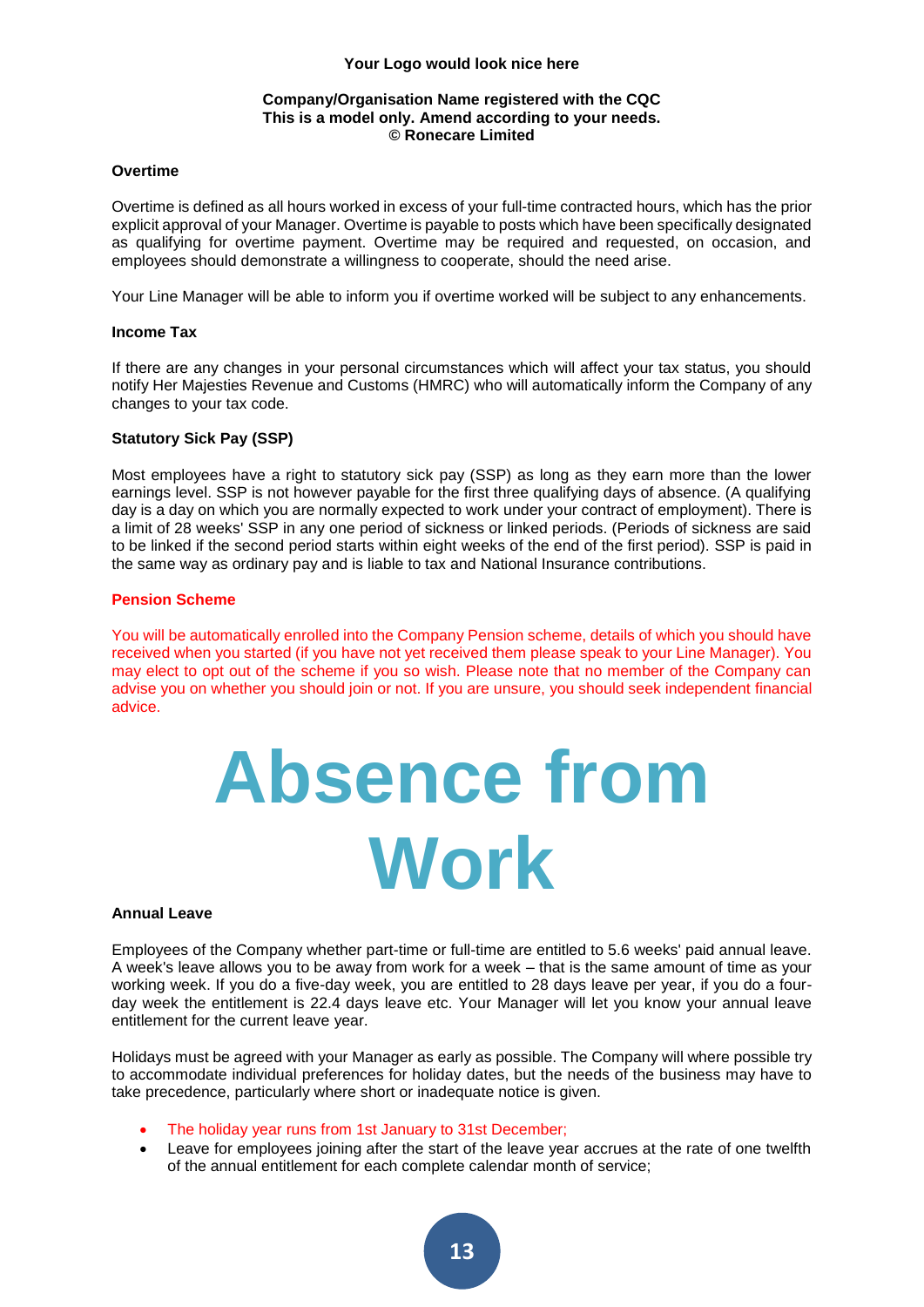#### **Company/Organisation Name registered with the CQC This is a model only. Amend according to your needs. © Ronecare Limited**

- Leave for employees who terminate their employment during the leave year is calculated on the same basis. If, however, the annual leave entitlement has been exceeded, a deduction calculated on the same basis will be deducted from the final salary payment;
- Holiday pay in lieu of accrued leave will be paid only on termination of employment and will normally be subject to a maximum of 10 working days.

The 8 statutory Bank Holidays form part of an employee's 5.6 weeks annual leave entitlement.

#### **Maternity and Paternity Leave and Pay**

The Company observes the statutory requirements in relation to the provision of maternity and paternity leave and pay. Employees are requested to consult the policies on Maternity and Paternity Leave.

#### **Shared Parental Leave**

The Company observes the statutory requirements in relation to the sharing of parental leave.

#### **Time off for Dependants**

You are legally entitled to take a reasonable amount of time off to deal with certain prescribed emergencies involving certain dependants. This leave is called *Time off for dependants*. Time off for dependants can be taken, for example, if a dependant falls ill or is injured, if care arrangements break down, or to arrange or attend a dependant's funeral. A dependant is your child (including adopted child), husband, wife or parent. It also includes someone who lives in your household, and someone who reasonably relies on you, such as an elderly relative. Any time taken off must be necessary and reasonable in the particular circumstances. Time off for dependants is not paid.

#### **Jury Duty**

There they may be occasions when an employee is asked to attend Court for Jury Service.

All employees are required to inform the Company as soon as they hear that they have been selected, so that arrangements can be made to cover the absence, etc. Attendance is usually for a period of 10 days or less (although it is sometimes the case that attendance may be required for longer than this) and in normal circumstances the Company would offer no objection to the employee's participation, provided that this does not impact service provision detrimentally.

There may be occasions however when the absence may cause significant disruption and the Company may request that the employee explains these circumstances to the Court and ask for a postponement. Absence from work on Jury Service is unpaid, although allowances can be claimed from the Court.

#### **Medical/Hospital Appointments**

You are requested to make arrangements for hospital appointments or GP visits outside of your regular hours so that the disruption to the services we provide is minimised. However, it is recognised that on occasion this may prove impossible, and in such cases, you will be asked to either take the time off from your annual leave entitlement, or to make up the lost time at a later date.

#### **Travel disruption**

On occasion, severe weather difficulties make it very difficult to get to work, and sometimes impossible. All employees are expected to make every effort to get to work (as many of our Clients are elderly, and at such times are particularly vulnerable), although not to the extent that they put themselves in danger. If travel is disrupted and you are unable to come to work, you must inform the Company without delay, and explain the reasons for non-attendance. In all cases, your agreement will be sought as to how the absence should be handled, such as –

- a) Taking annul leave;
- b) Treating it as unpaid leave:
- c) Making up the time lost.